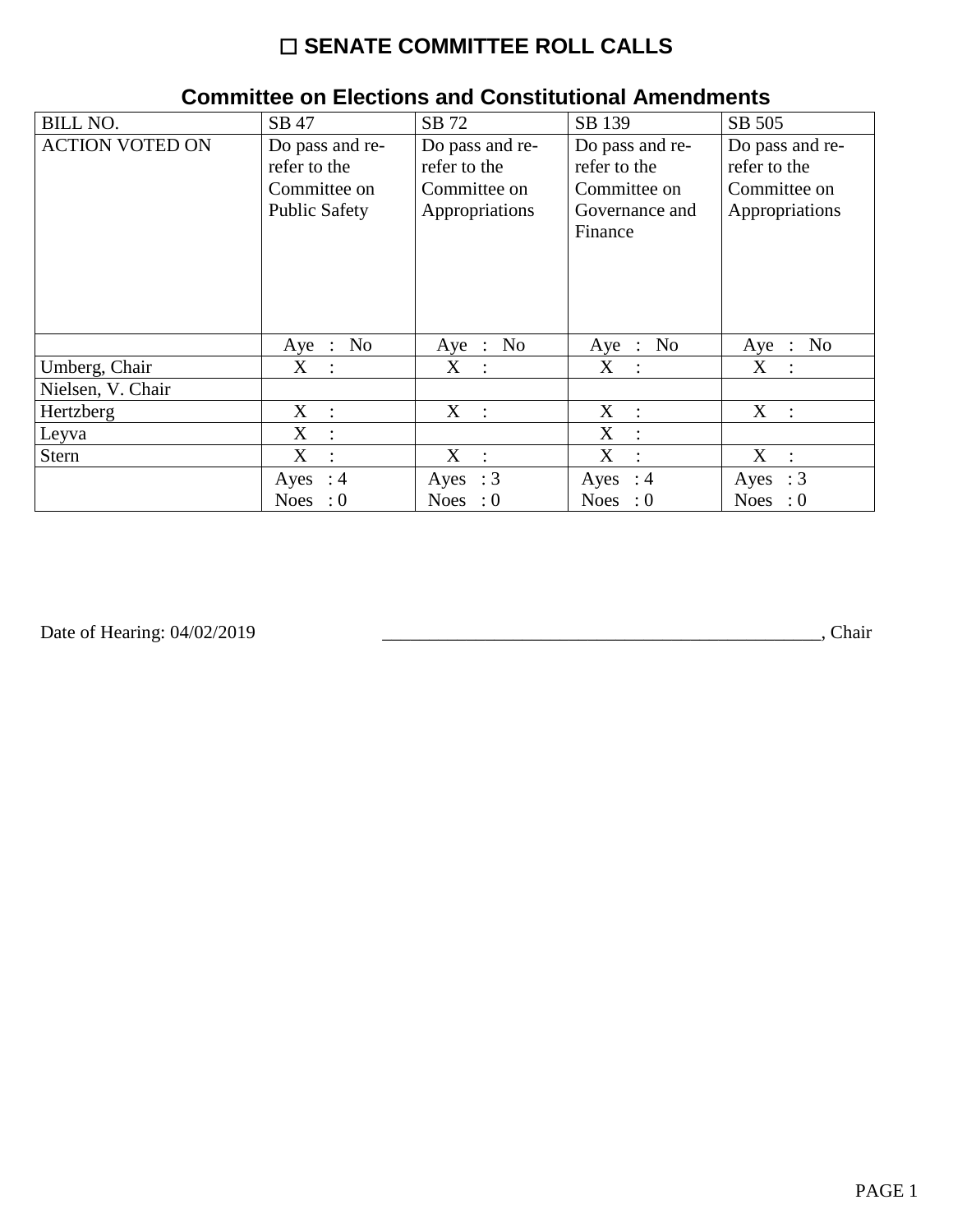# ☐ **SENATE COMMITTEE ROLL CALLS**

| <b>BILL NO.</b>        | SB 511                                                            | SB 523                                                            | SB 664                                                                                                                     | SB 681                                                                       |
|------------------------|-------------------------------------------------------------------|-------------------------------------------------------------------|----------------------------------------------------------------------------------------------------------------------------|------------------------------------------------------------------------------|
| <b>ACTION VOTED ON</b> | Do pass and re-<br>refer to the<br>Committee on<br>Transportation | Do pass and re-<br>refer to the<br>Committee on<br>Appropriations | Do pass and re-<br>refer to the<br>Committee on<br>Appropriations<br>with the<br>recommendation:<br>To consent<br>calendar | Do pass and re-<br>refer to the<br>Committee on<br>Governance and<br>Finance |
|                        | No<br>Aye :                                                       | Aye : No                                                          | Aye : No                                                                                                                   | No<br>$Aye$ :                                                                |
| Umberg, Chair          | $X_{-}$<br>$\sim$ 1.                                              | X :                                                               | X<br>$\mathbb{R}^2$                                                                                                        | X :                                                                          |
| Nielsen, V. Chair      |                                                                   |                                                                   |                                                                                                                            |                                                                              |
| Hertzberg              | $X_{-}$<br>$\ddot{\phantom{1}}$                                   | X<br>$\mathbb{R}^2$                                               | X<br>$\cdot$ :                                                                                                             | X :                                                                          |
| Leyva                  | X<br>$\ddot{\cdot}$                                               | X<br>$\ddot{\cdot}$                                               | X                                                                                                                          |                                                                              |
| <b>Stern</b>           | X<br>$\ddot{\cdot}$                                               | X<br>$\ddot{\cdot}$                                               | X                                                                                                                          | X                                                                            |
|                        | Ayes : $4$                                                        | Ayes : $4$                                                        | Ayes : $4$                                                                                                                 | $\therefore$ 3<br>Ayes                                                       |
|                        | Noes : $0$                                                        | Noes : $0$                                                        | Noes : $0$                                                                                                                 | <b>Noes</b><br>$\cdot 0$                                                     |

#### **Committee on Elections and Constitutional Amendments**

Date of Hearing: 04/02/2019

Date of Hearing: 04/02/2019 \_\_\_\_\_\_\_\_\_\_\_\_\_\_\_\_\_\_\_\_\_\_\_\_\_\_\_\_\_\_\_\_\_\_\_\_\_\_\_\_\_\_\_\_\_\_\_, Chair